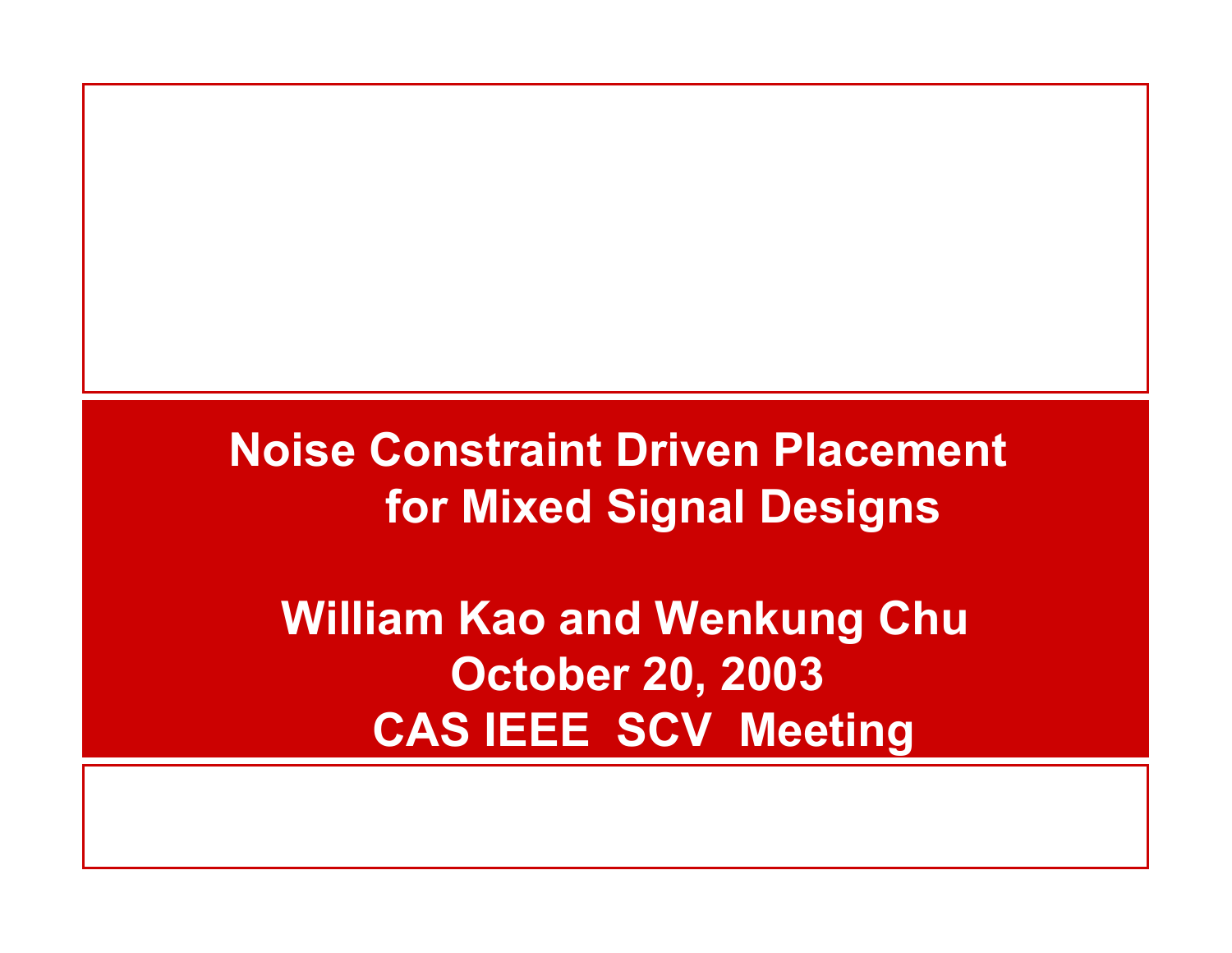

- **Introduction**
- **Substrate Noise: Some Background**
- **Substrate Noise Network Model**
- **Virtuoso Custom Placer (VCP)**
- **Substrate Noise Constrained Placement**
- **Integrated SEISMIC – VCP Flow**
- **Study Example**
- **Conclusion and Future Work**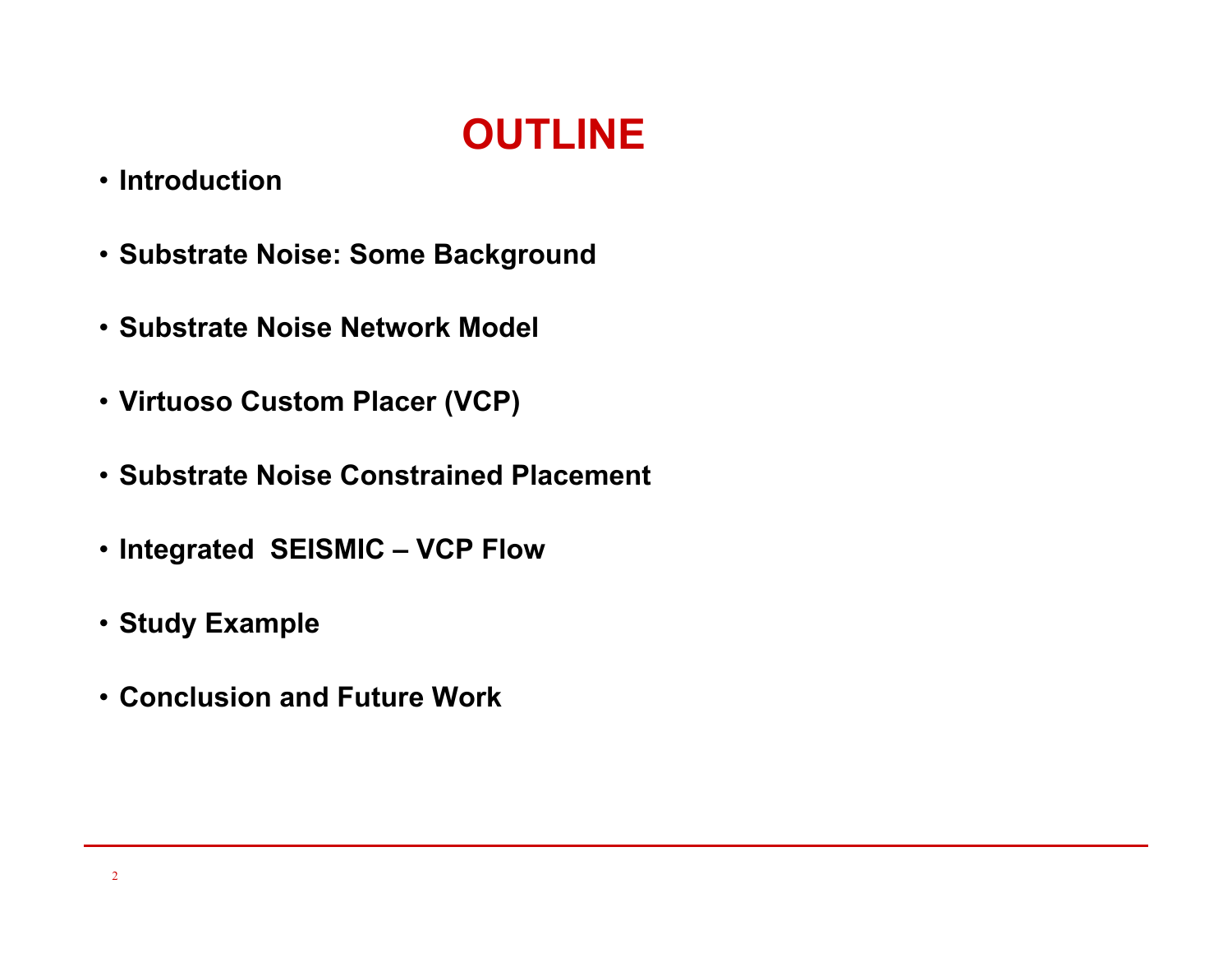# **Introduction**

- Increasing larger number of SOCs where digital, analog and RF functions are all integrated on a single chip substrate.
- In the deep submicron regime SIGNAL INTEGRITY issues are increasingly becoming more critical.
- One of the significant 'signal integrity' problems in mixed signal designs today is the handling of noise coupled through the common substrate and power supplies which is caused by signal switching inside the digital section and affecting sensitive analog circuitry.
- In this paper, we propose a solution to constrain noise coupling through the substrate based on an analysis-optimization loop between:
	- the substrate analysis capabilities of SeismIC [5] and
	- the placement capabilities of Virtuoso Custom Placer [6].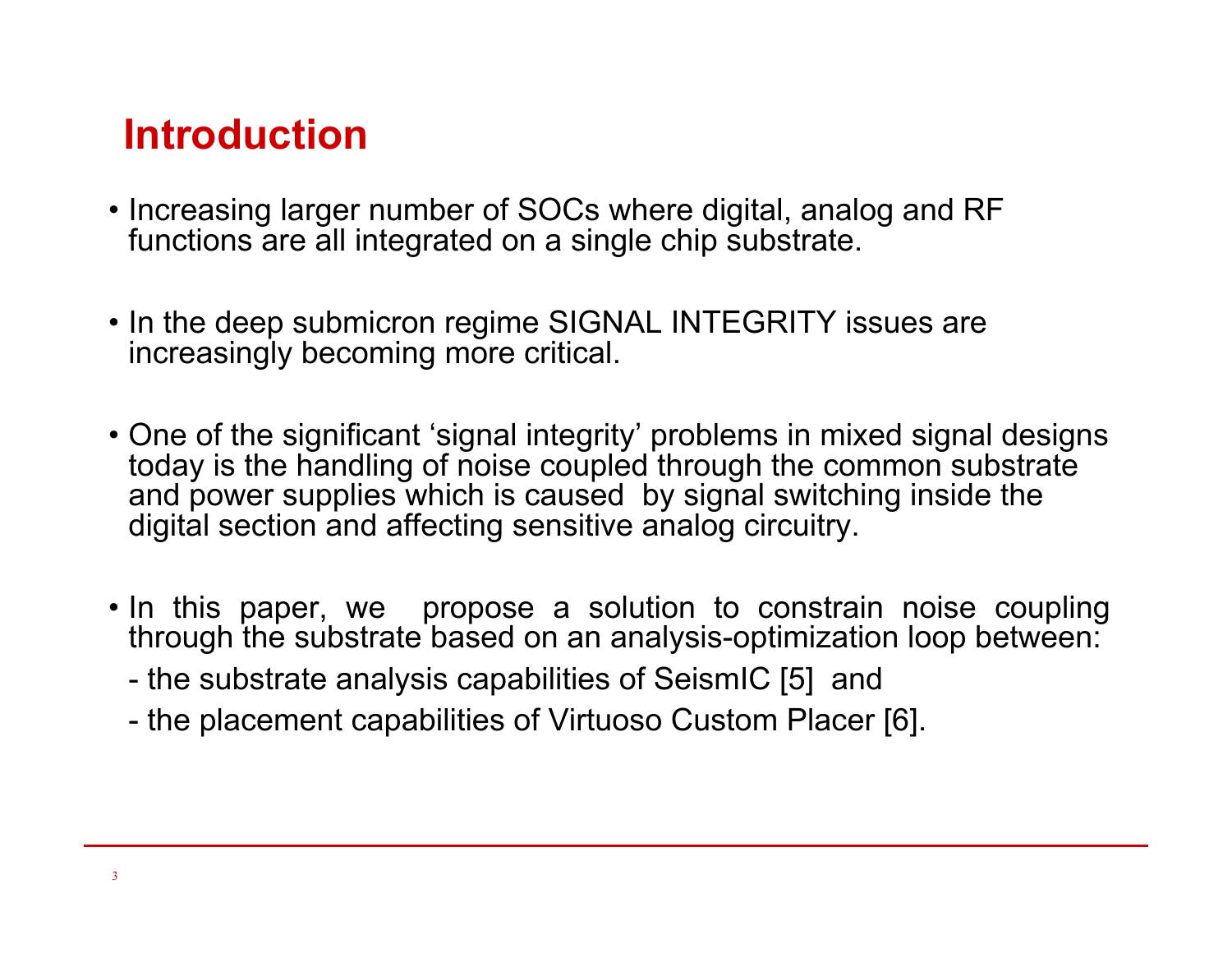**What is Substrate Noise?**

• **Substrate noise modulates device threshold voltage, shifts operating point.**

•**Noise coupling of digital switching currents to sensitive analog devices.**

•**Substrate noise manifests itself in signal path and affects performance.**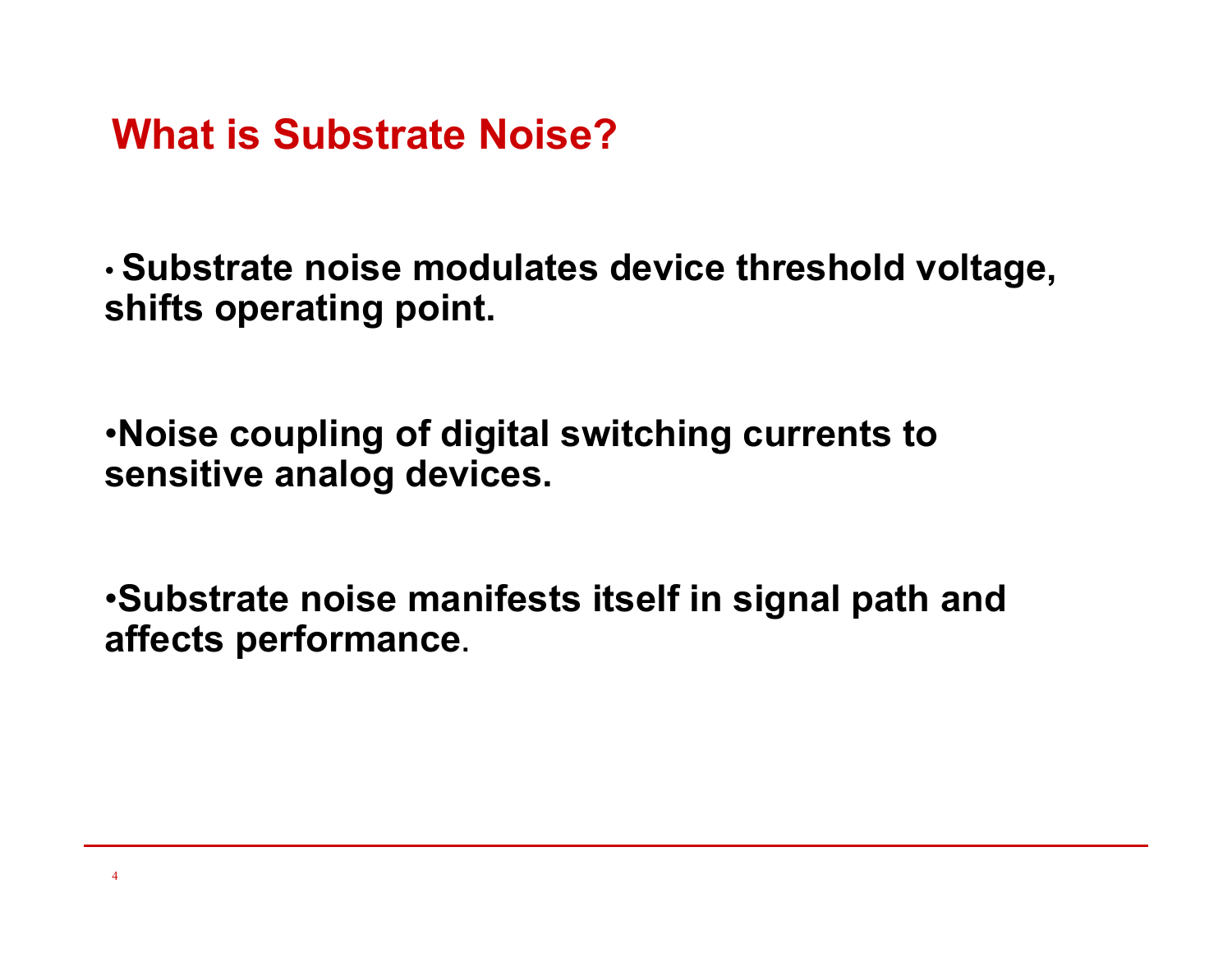**Why are Substrate Noise problems getting worse?**

• **SOC requirements of getting digital, analog and RF on the same chip.**

- **Design scaling: noisy and quiet nets getting packed closer together.**
- **Lower supply voltages.**
- **Lower noise margins on analog components.**
- **Faster clock frequencies and slew rates.**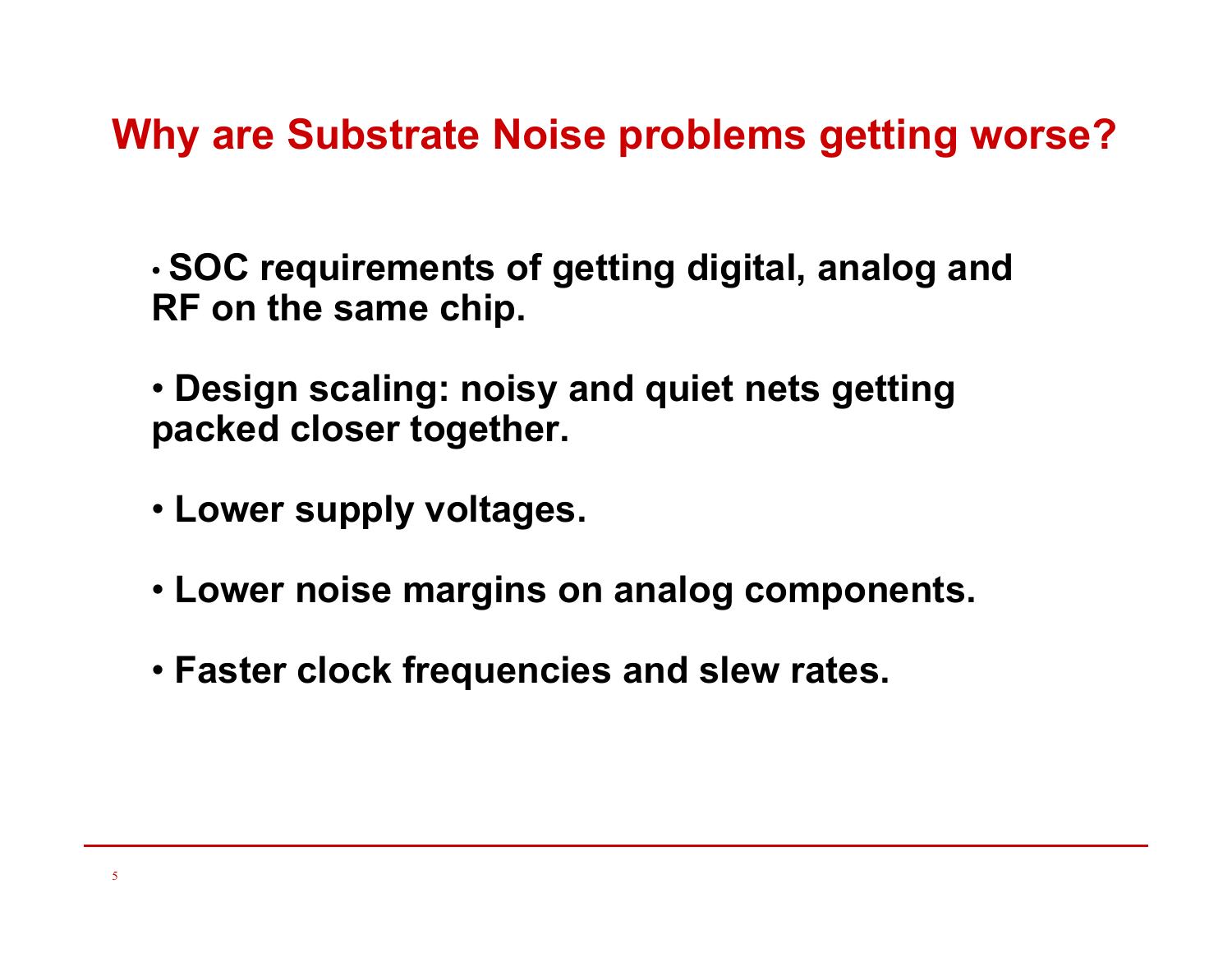# **Substrate RC Mesh Network**



- Model substrate as a distributed medium.
- Add switching current macromodels at noise source locations.
- Perform analytical simulation including all injected currents.
- Voltage response at bulk node of interest is desired:

$$
V_b(s) = \sum_{k} z_k(s)i_k(s)
$$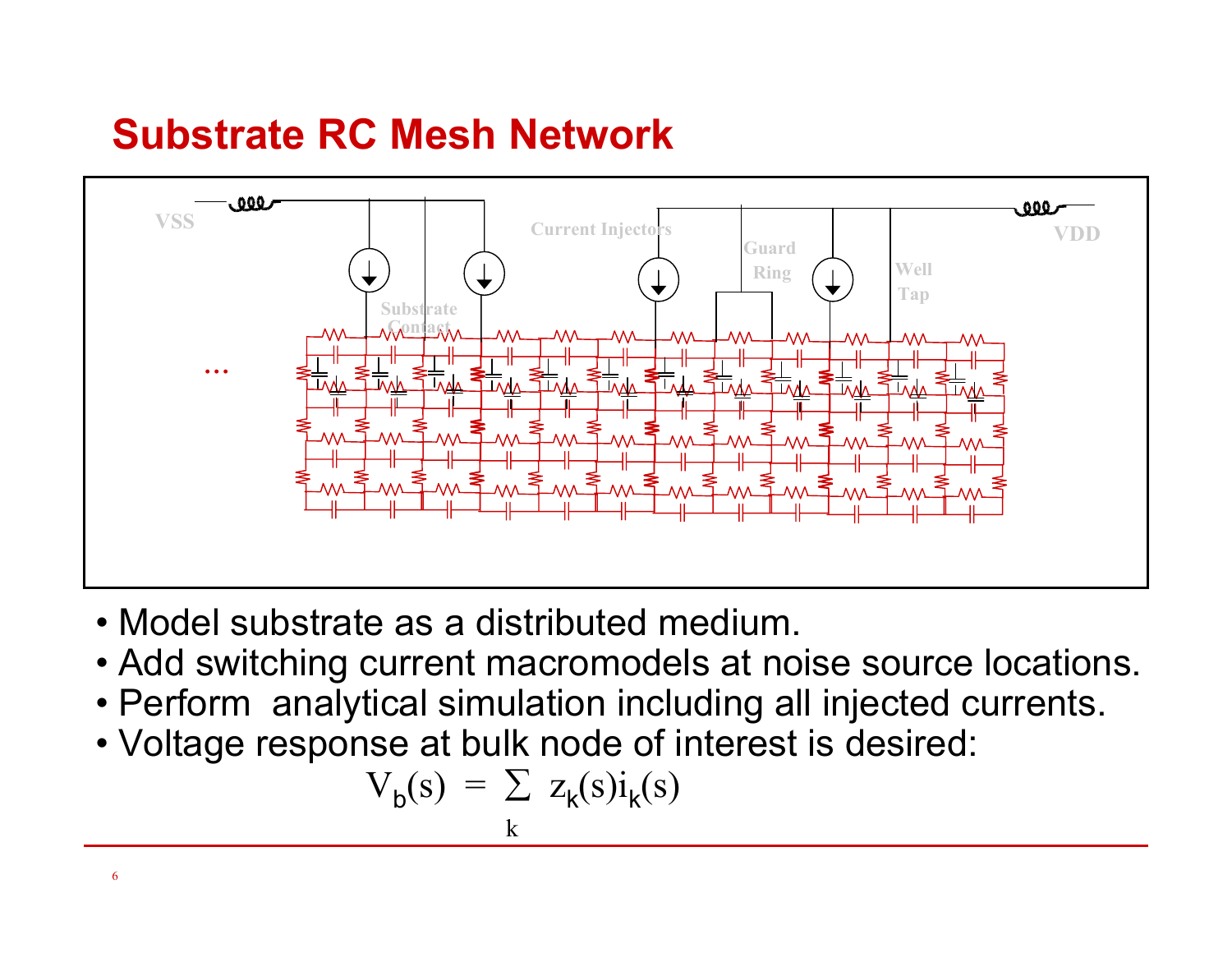$$
v_c(s) = z_{c1}(s).i_1(s) + z_{c2}(s).i_2(s) + z_{c3}(s).i_3(s) + ...
$$
  
=
$$
v_c(t) = z_{c1}(t)^*i_1(t) + z_{c2}(t)^*i_2(s) + z_{c3}(t)^*i_3(t) + ...
$$

**Given critical device,** *<sup>c</sup>* **and noise source,** *j***, noise contribution at** *c* **from source** *j, vcj* **<sup>=</sup>***zcj . ij*

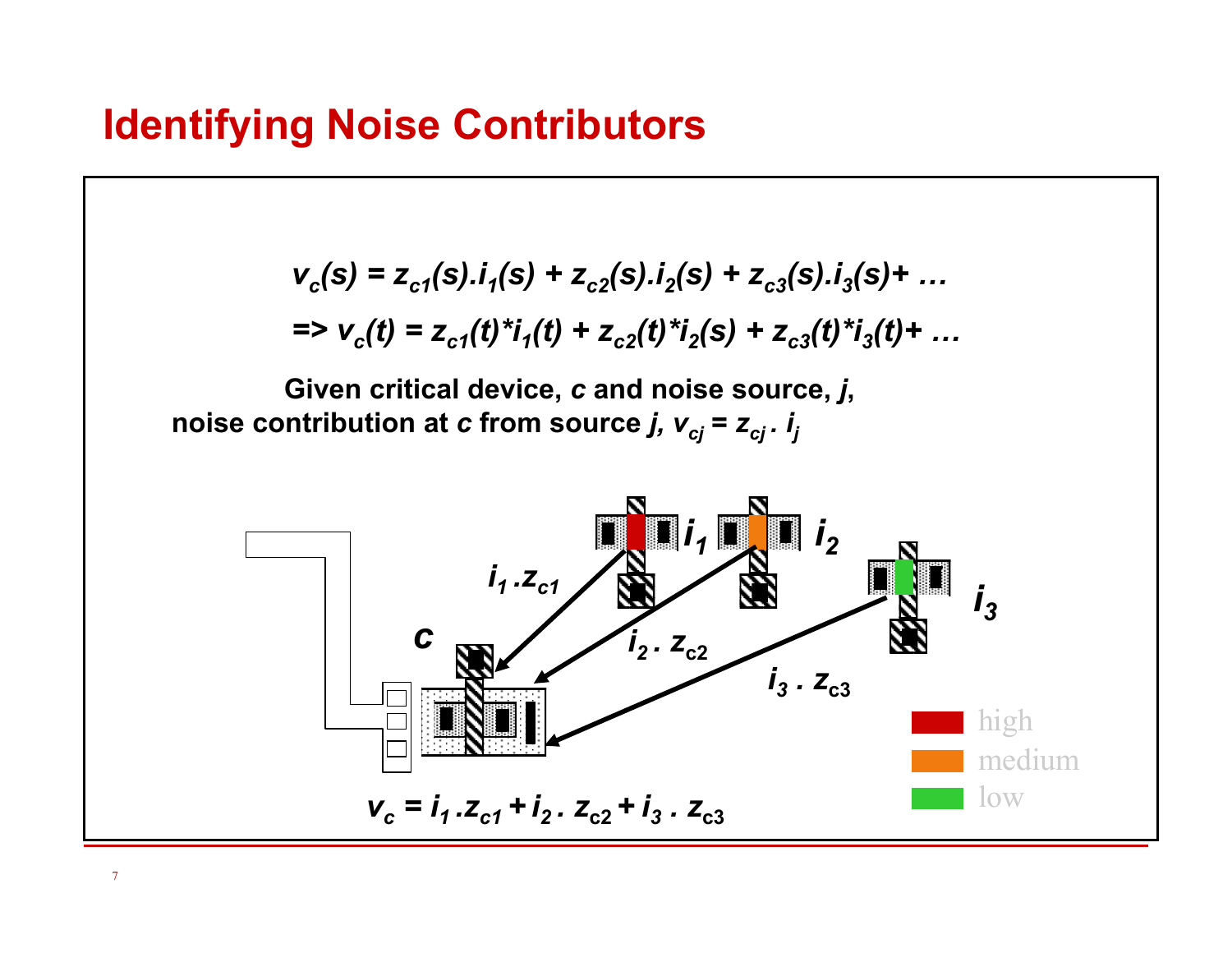## **Substrate Noise Network Model**

- **Current sources (a in Fig. 1) are used to model charge injected into substrate via device drain/source diffusions.**
- **The contacts and guard rings are**  modeled by r<sub>c</sub> , r<sub>g</sub> and packaging<br>inductors (b in Fig. 1). So the **packaging induced noise at the substrate ties can be calculated by the simulation engine.**
- Ideal voltmeters V<sub>n</sub> (c in Fig. 1) are **used to detect voltages at relevant substrate nodes and are used to calculate the substrate noise related** penalty terms in the form min (0, V<sub>n</sub>- $V_{\text{target}}$ ).
- **The substrate itself can generally be represented as a network grid (d in**  Fig.1) composed of impedances Z<sub>s</sub>. Figure 1

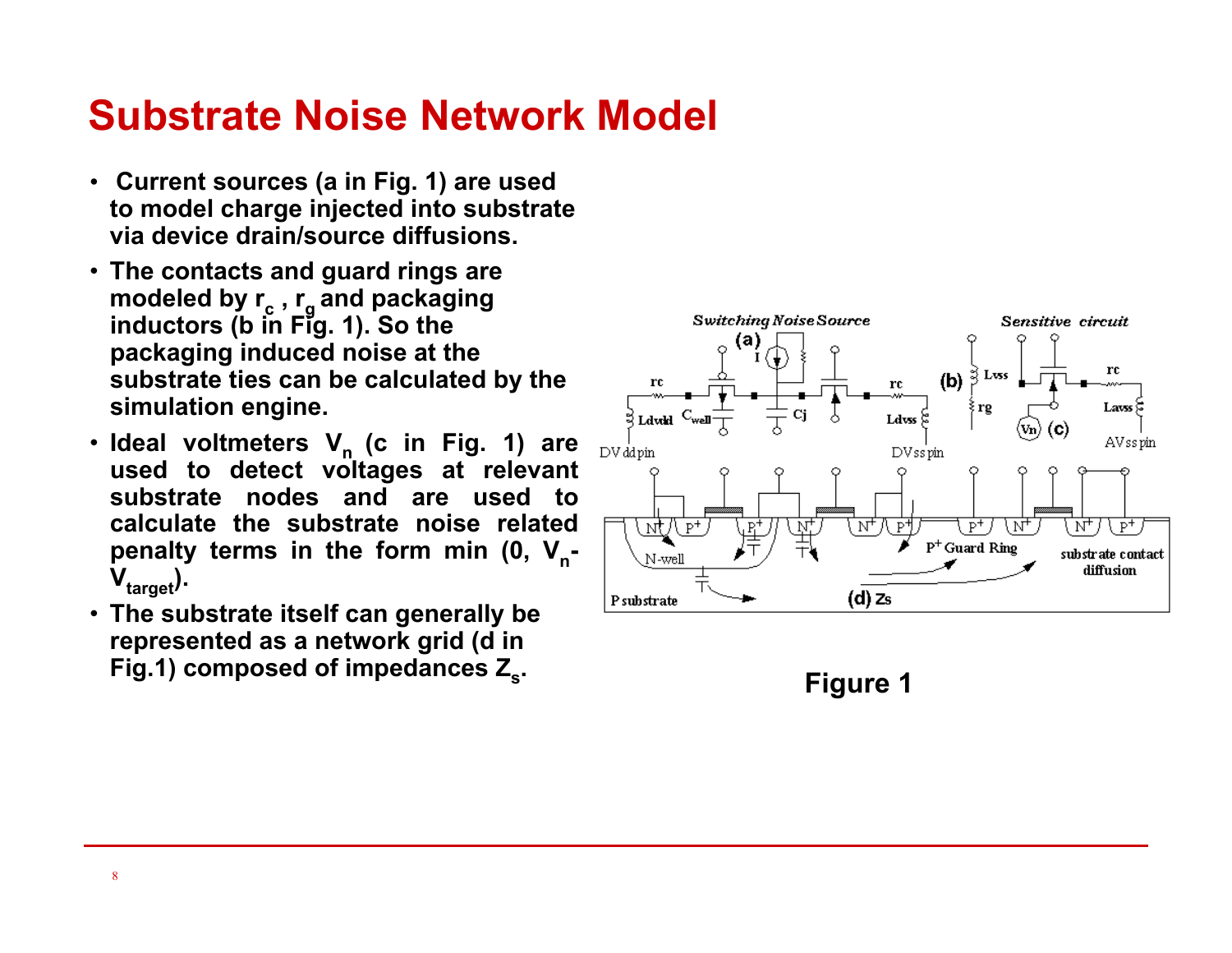#### **Virtuoso Custom Placer**

- $\bullet$  **Automatic placement of custom analog, mixed signal and high performance digital circuits is a challenging task.**
- • **It is also impossible to rely solely on manual custom layout design to remain performance competitive.**
- $\bullet$  **The Virtuoso Custom Placer (VCP) was developed by combining interactive and automated placement to enhance productivity without sacrificing custom performance.**
- $\bullet$ **VCP's placement process consists of 4 basic steps:**
- **1. Data Preparation where the netlist and constraints are read in from the database and constraint manager.**
- **2. Global Placement. It starts by using iterative quadratic/mincut methods to recursively bipartition components into different regions. The goal is to find an overall violation-free placement and spread all components into the defined placeable area.**
- **3. Detail Placement. Using annealing based methods it refines the initial placement to obtain a better placement based on the costs defined by the user.**
- **4. Congestion Estimation and Spacing Adjustment: To make the placement routable and reduce the overall wire length, there is a need to identify where the congested spots are and make room for routing.**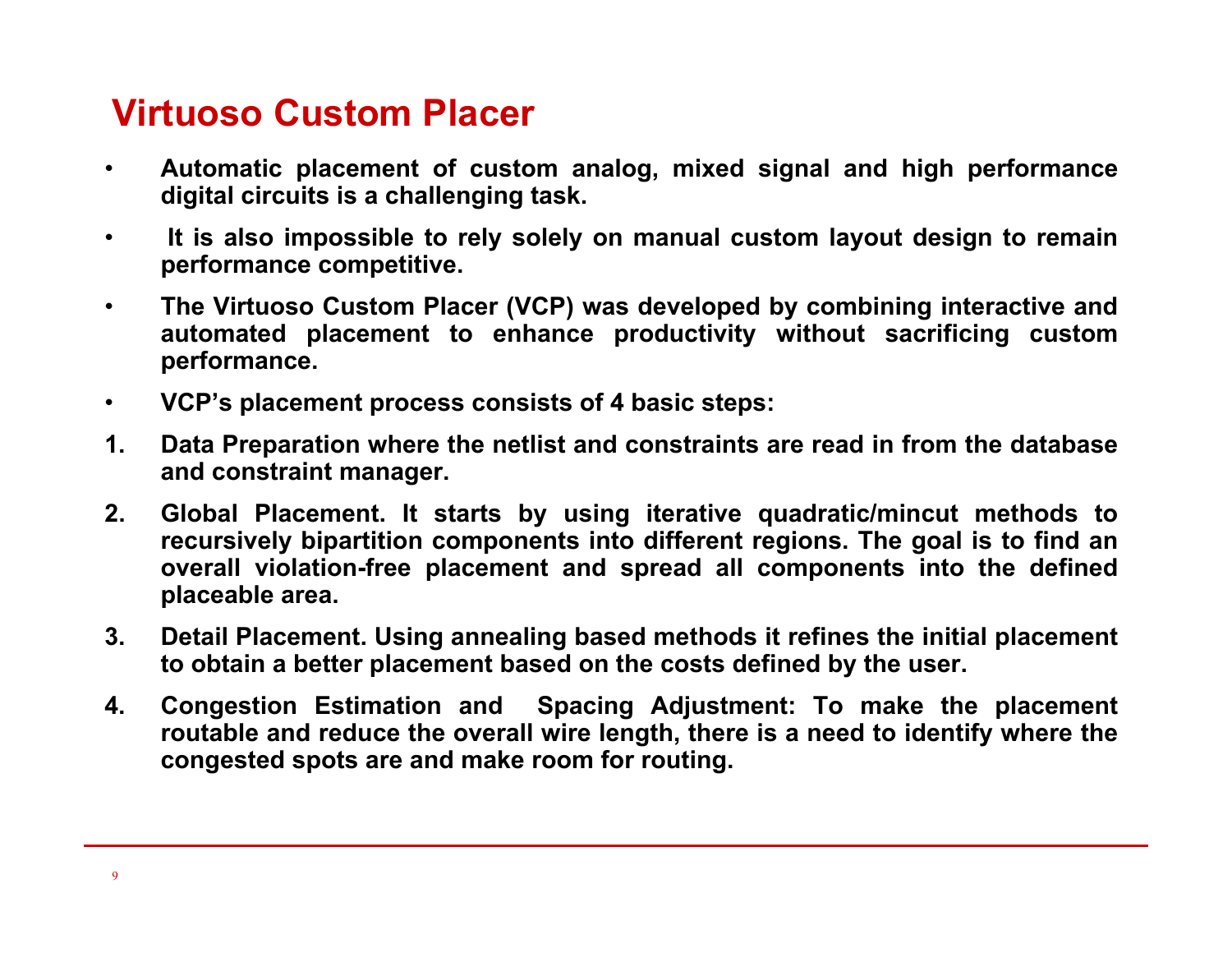# **Substrate Noise Constrained Placement**

• **Minimize Total Area and Wirelength constrained by** 

$$
[F_{\min}] < [F(P)] < [F_{\max}]
$$
 (3)

**where P is the placement instance and F(P) represents the noise constraint which is affected by the placement instance P.** 

• **The constrained multi-objective optimization problem above is converted to the unconstrained single objective problem:**

**Mimimize:** 

**w1 Area + w2 Wire Length + w3 Constraint Violations,** where w<sub>1</sub>, w<sub>2</sub> and w<sub>3</sub> are weighting functions.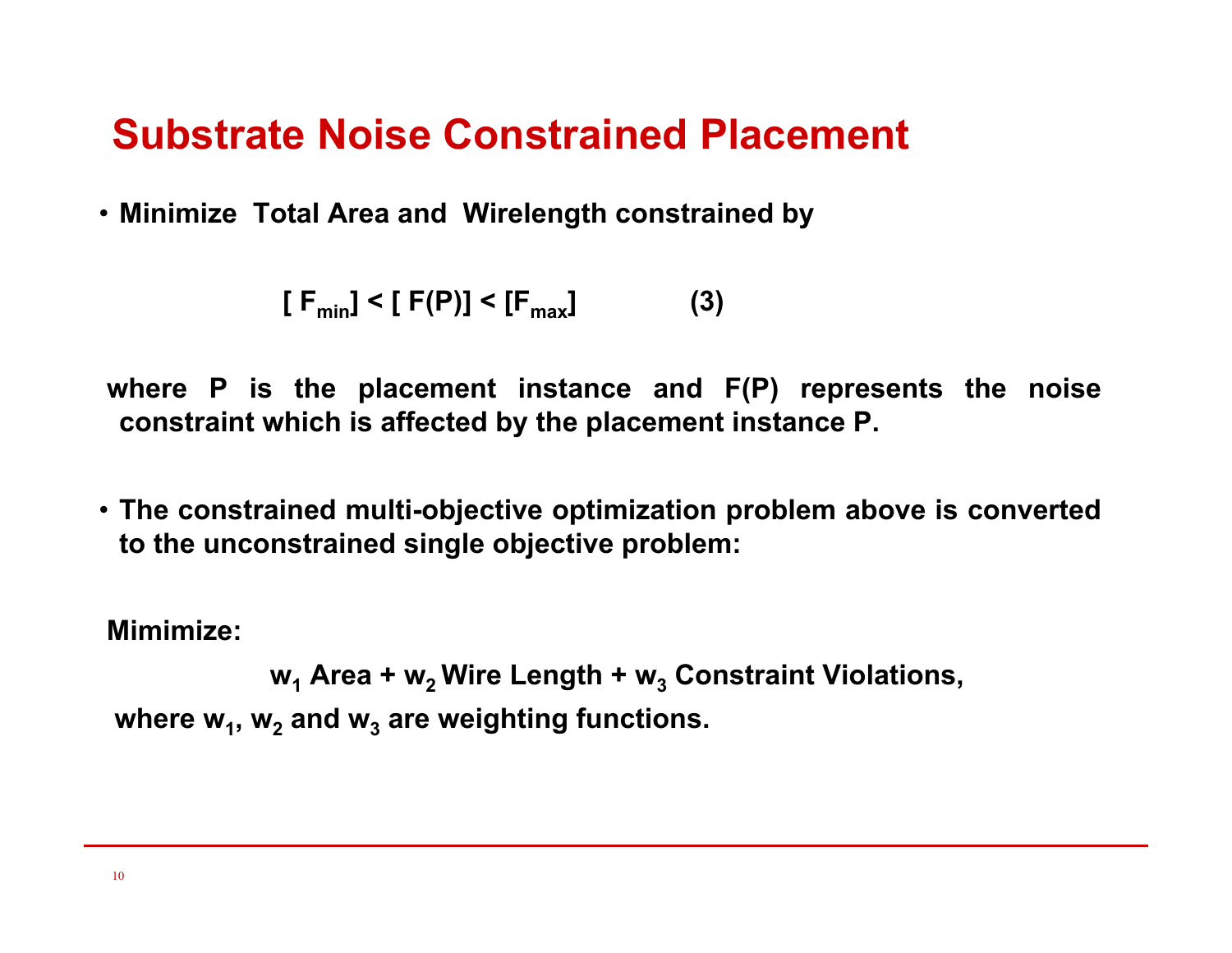# **Integrated SEISMIC –VCP Flow**



**Figure 3**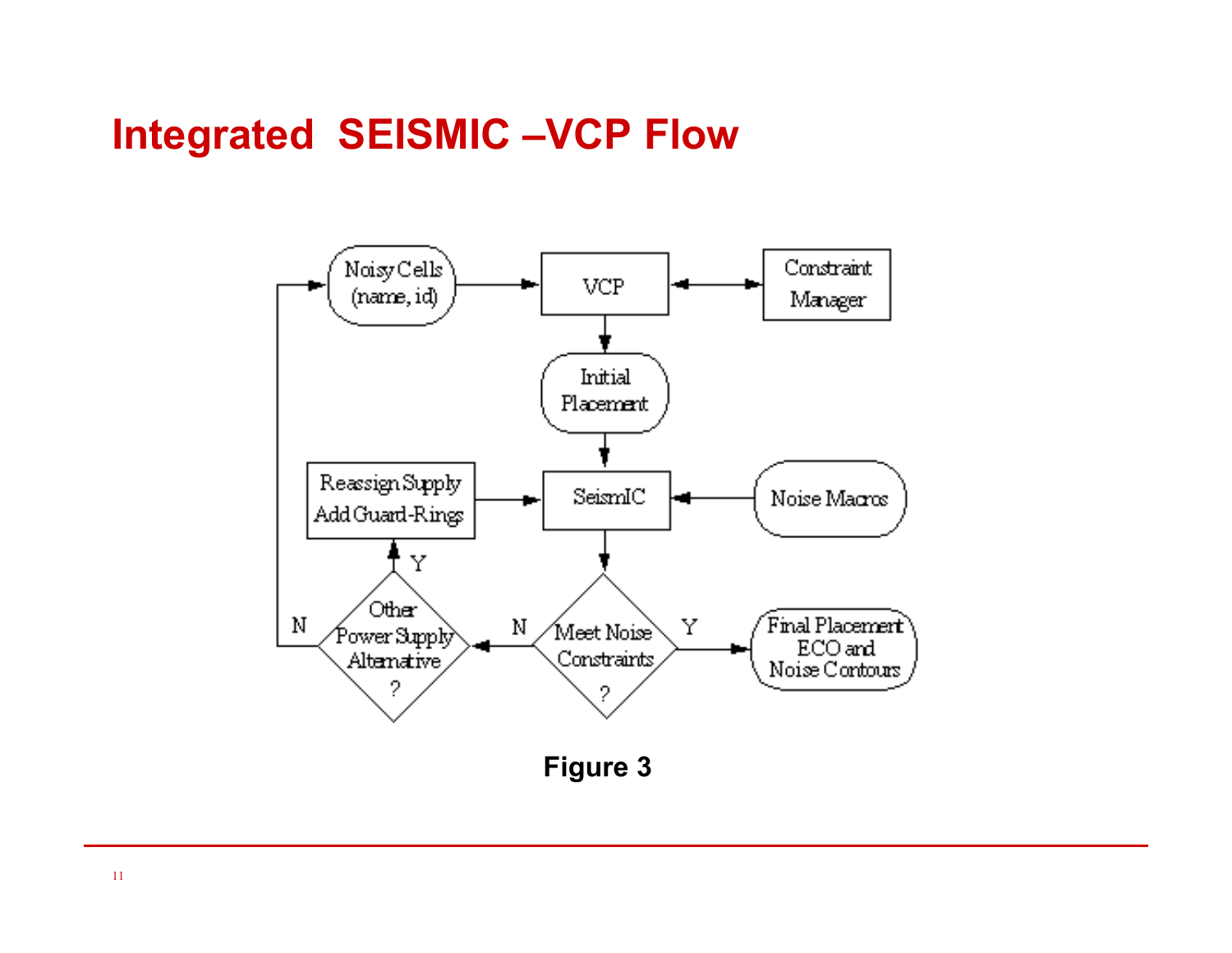#### **Study Example:** Fig 4. Initial placement (Vn at Cell A =  $22mV$ )

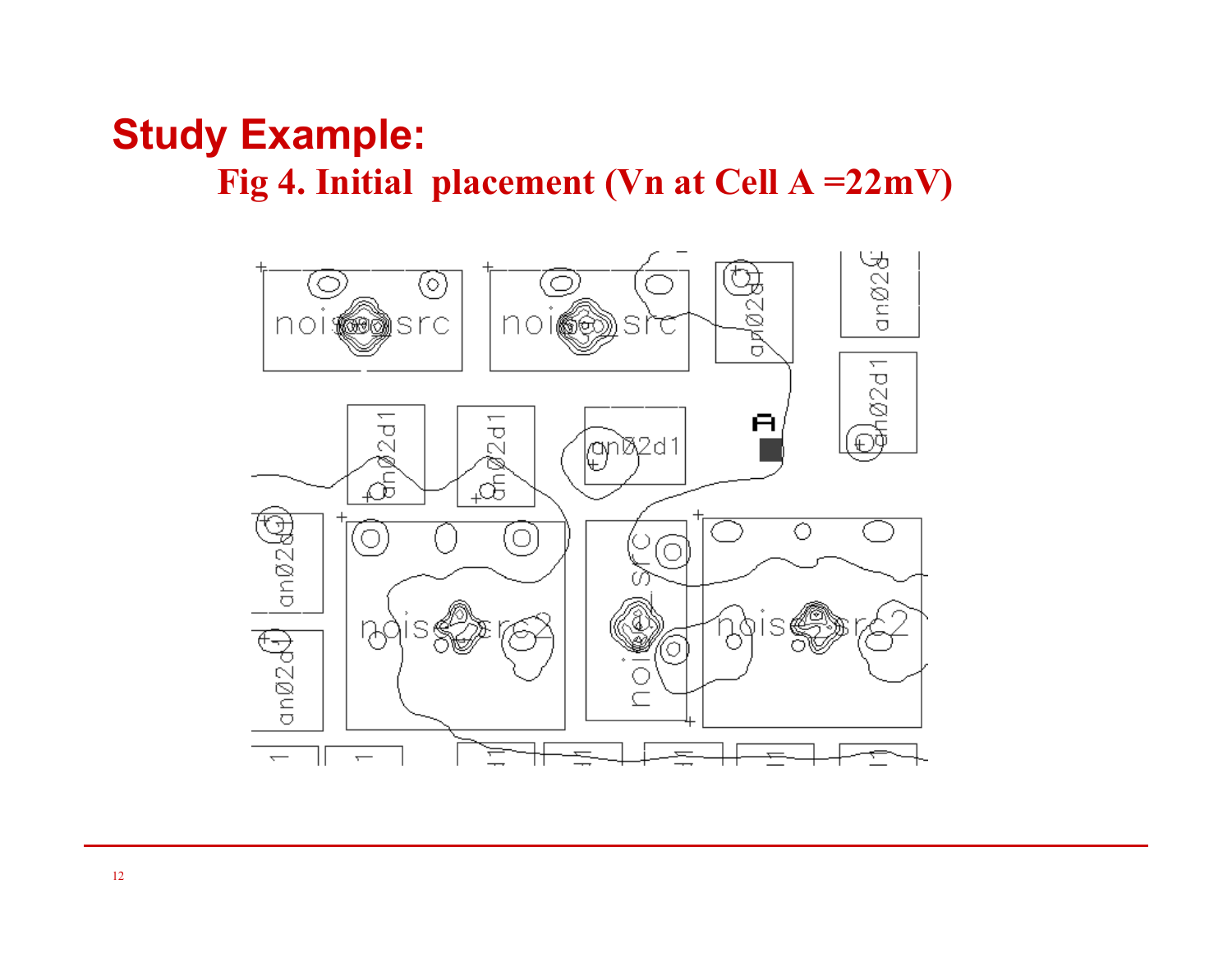#### **Study Example: Fig 5. Placement after few Iterations (Vn = 19mV)**

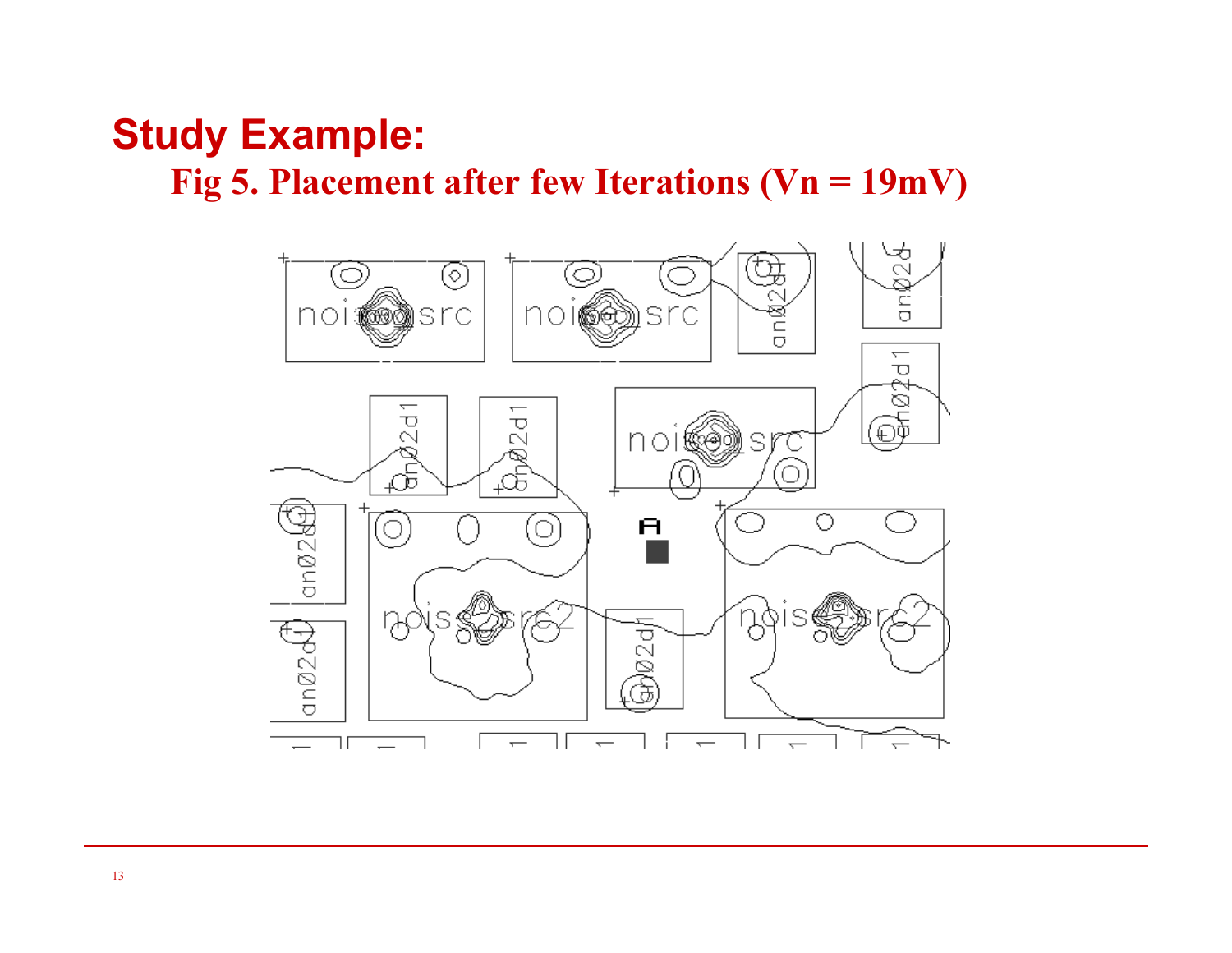# **Study Example:**  Fig 6. Final solution with Guard-ring added  $(Vn = 6.2mV)$ .